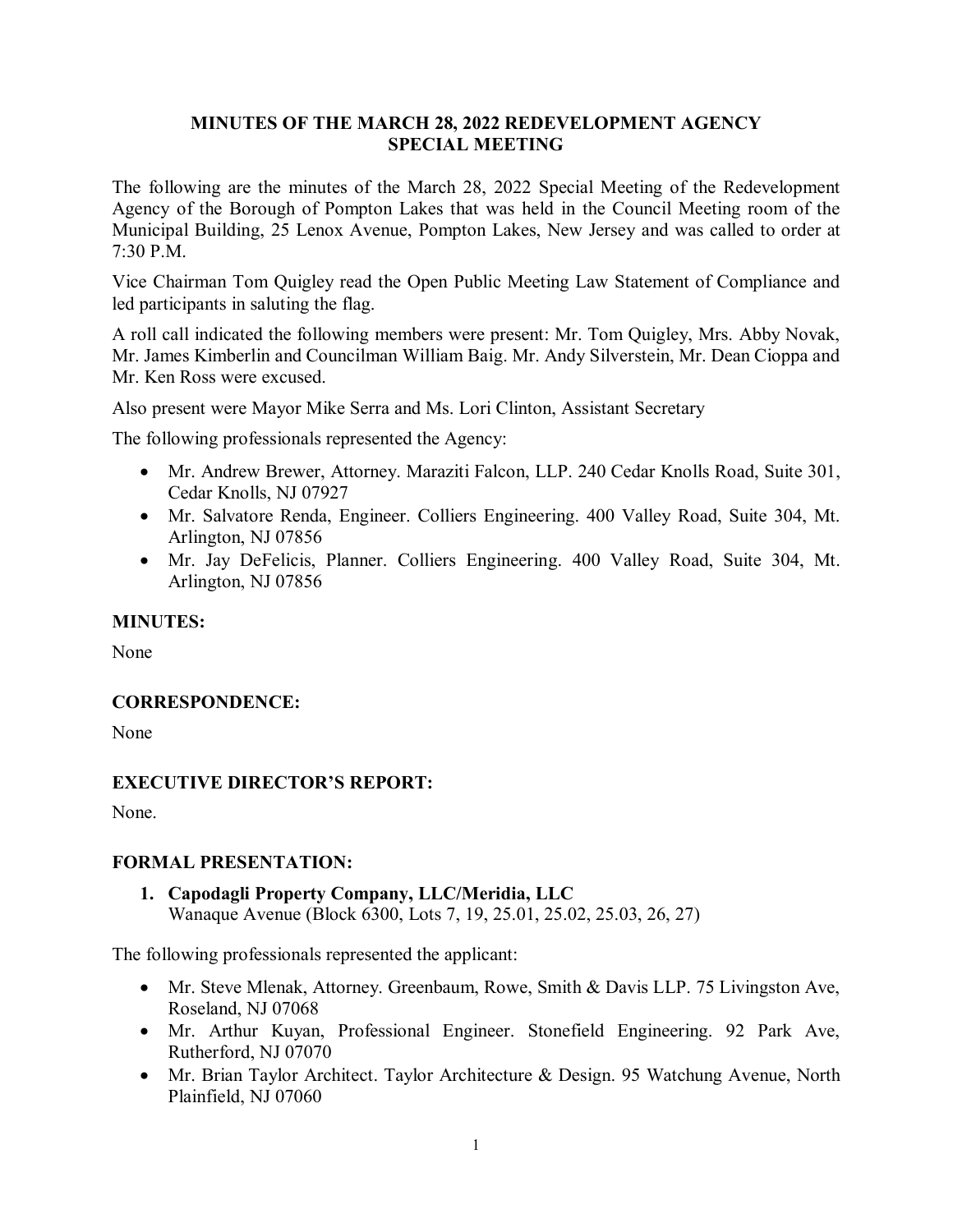#### 2 **MINUTES OF THE MARCH 28, 2022 REDEVELOPMENT AGENCY SPECIAL MEETING**

• Mr. Dennis Liloia, General Counsel. Capodagli Property Management; 201 S Wood Ave, Linden, NJ 07036

Mr. Mlenak stated that the developer is looking for approval for an amendment of the site plan.

Mr. Kuyan and Mr. Taylor were sworn in by Mr. Brewer and stated their qualifications.

Mr. Taylor described the proposed site plan. He stated that the applicant wants to connect the 2 buildings with a pedestrian bridge on all of the residential levels. The change will create a better circulation pattern eliminating the need for the 2nd elevator in building B. Mr. Taylor also said that the addition of the bridge will allow the building B residents easy access to the building amenities and Wanaque Avenue. He highlighted some of the changes as shown on the architectural drawings:

- the bridge is fully enclosed, constructed with glass walls
- all 3 elevators are the same size
- the stairwell from the parking lot remains

Mr. Quigley opened the meeting to the public.

Mr. Randy Hinton, 443 Montclair Ave, Pompton Lakes asked the architect why they are eliminating the elevator.

Mr. Taylor stated that the 3 elevators are sufficient for the number of units now that the buildings will be linked. He added that all 3 elevators are:

- sized to hold a gurney
- 3500 lb. weight capacity
- comparable to the size of a hotel elevator
- move in and move out are scheduled by management company

There was extensive board discussion about the elimination of the  $2<sup>nd</sup>$  elevator in building B.

The public session was closed.

Mr. Taylor concluded his presentation.

Mr. Kuyan stated that there are very minor changes to the site plan with the addition of the pedestrian bridge. He said 2 additional parking spaces were gained with the addition of the bridge and the reconfiguration of some columns in the parking area.

Mr. Quigley opened the meeting to the public.

Mr. Randy Hinton, 443 Montclair Ave, Pompton Lakes asked if there was a bridge on all of the floors.

Mr. Kuyan responded yes.

The public session was closed.

Councilman Baig made a motion, seconded by Mrs. Novak to approve **Resolution 02-2022:**  Resolution of the Pompton Lakes Redevelopment Agency Authorizing Meridia Pompton Lakes 261 Urban Renewal LLC to Submit an Application for Amended Site Plan Approval.

**Roll Call:** Mr. Quigley **Yes**, Mrs. Novak **Yes**, Mr. Ross **Yes**, Mr. Kimberlin **Yes**, Councilman Baig **Yes**.

**The motion is approved.**